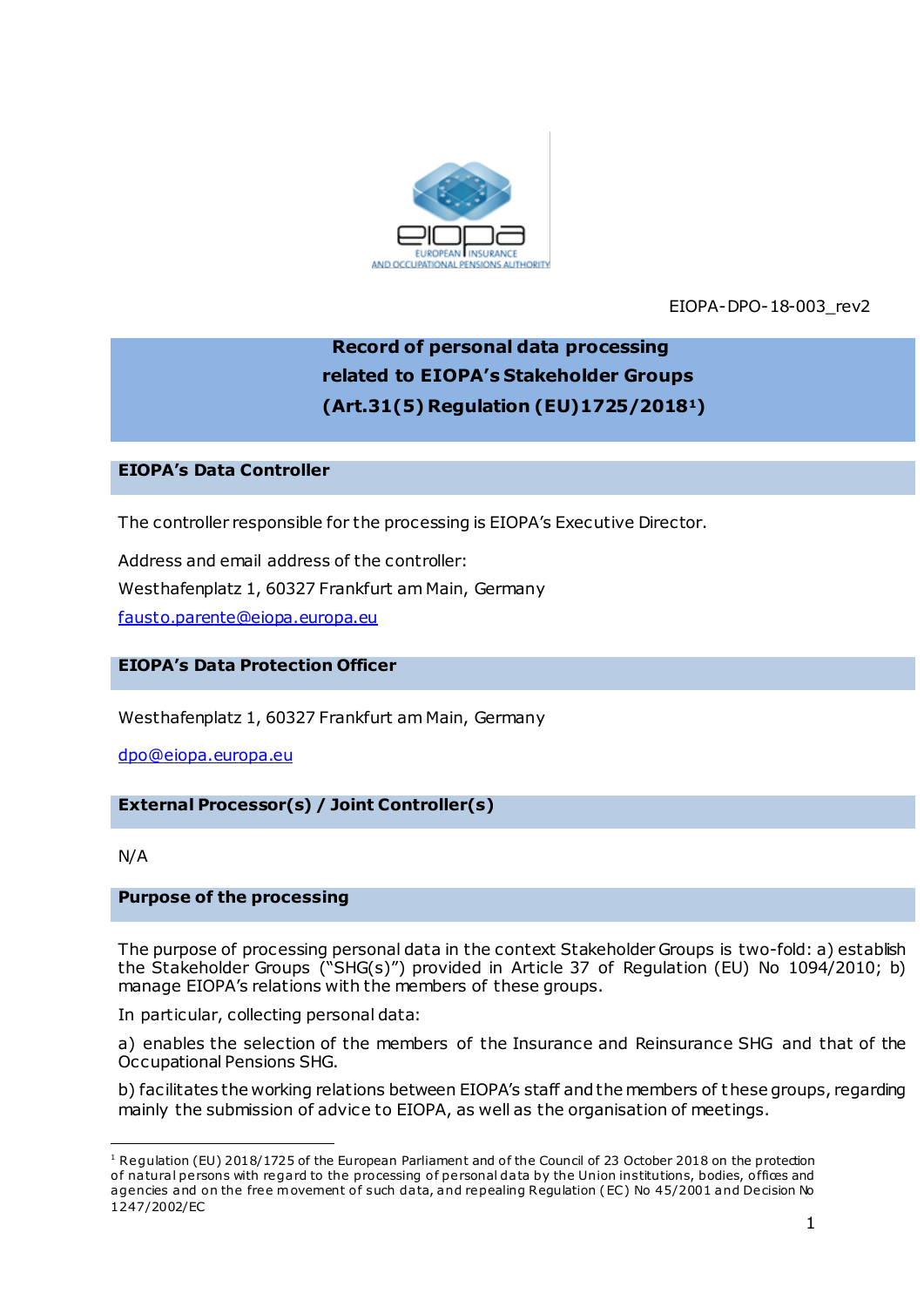# **Categories of data subjects & Personal data collected**

The personal data collected are mainly:

- personal details (name, address, etc.);
- the information provided in applications (such as education/employment details, trade union memberships, declaration of conflict of interests, etc), in view of establishing the SHGs;
- financial details, for budgetary/reimbursement purposes.

## **Recipients of personal data**

As regards the establishment of the SHGs, the personal data collected are disclosed to the members and observers of the selection panel and to the members of EIOPA's Management Board and Board of Supervisors.

As regards the work of the SHGs, the personal data collected are disclosed to designated EIOPA staff members and the other members of the particular SHG.

In addition, i) the names of SHG members appear in the minutes of the relevant meetings as well as in the advice of the SHGs, both published on EIOPA's website; ii) the CV and the picture of SHG members are published on EIOPA's website.

**Transfer of personal data to a third country or international organisation. If so, to which ones and with which safeguards?**

No personal data are sent to a third country or an international organisation in the context of this processing activity.

## **Retention period**

The following retention periods shall apply to the personal data collected :

- For the SHG appointed members who are granted reimbursement: five years after the expiry of their mandate;
- For the SHG appointed members who are not granted reimbursement: two and a half years after the expiry of their mandate;
- For the candidates for the position of member of SHGs who are inserted in the reserve list: until a new Call for Expressions of Interest is published. If such a candidate is then appointed member of a SHG, his/her data will be further retained for one of the above mentioned retention periods, depending on his/her right to reimbursement;
- For applicants who have been neither appointed nor retained on the reserve list: 1 year following the conclusion of the selection procedure.

In case of a legal challenge, the above dates shall be extended to two years following the completion of all relevant proceedings.

## **Technical & organisational security measures taken**

Several technical and organisational measures have been adopted in order to ensure the optimum security of the documents and personal data collected. More precisely:

- Paper copies of collected documents are kept in locked cupboards, where access can only have persons authorised on a need-to-know basis;
- Electronic files are stored in EIOPA's document management system and the Extranet with